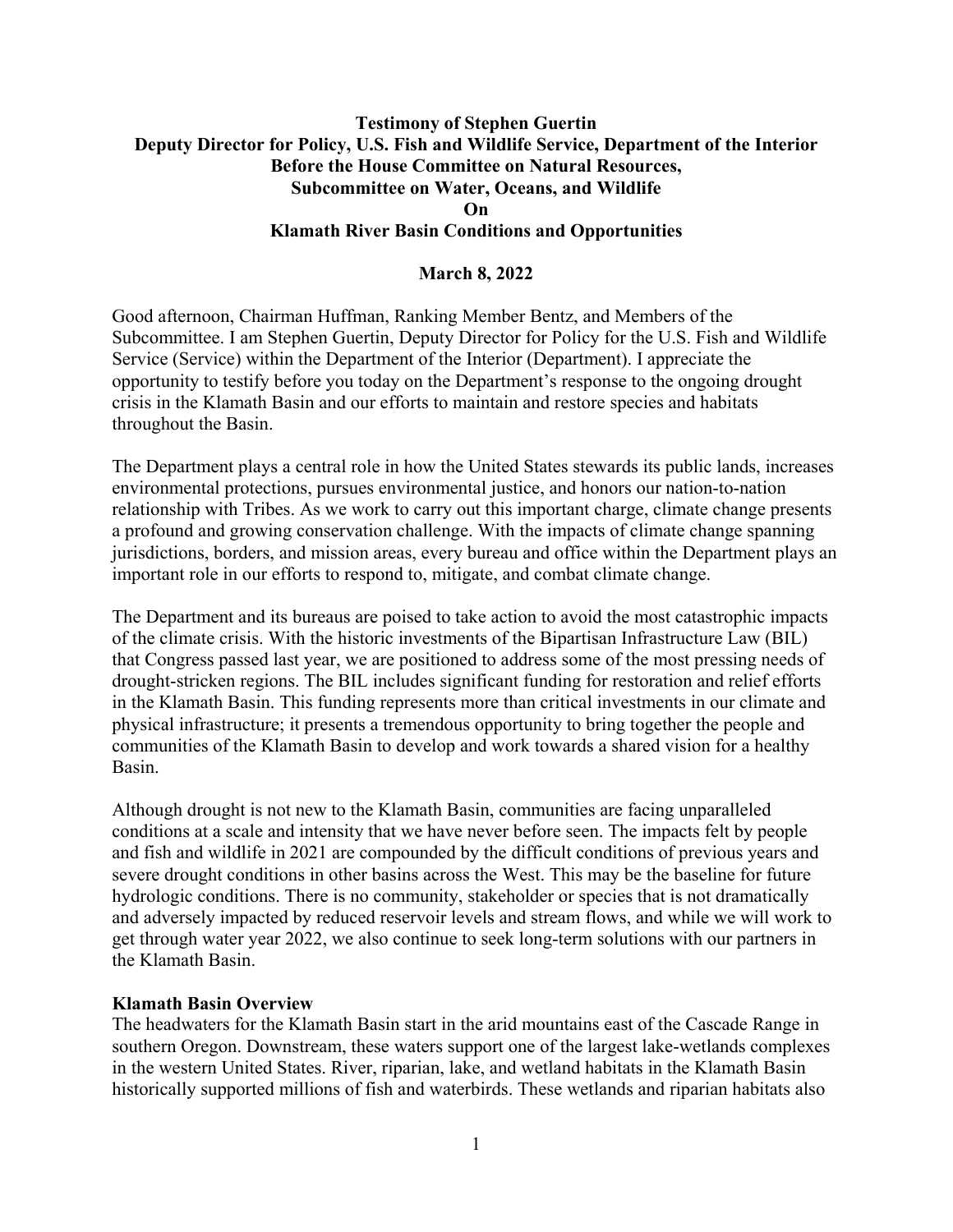provide key ecosystem services that sequester nutrients and provide habitat for all life stages of fish native to the basin. The Service's Klamath Basin National Wildlife Refuge Complex, which encompasses six refuges throughout the Basin, has been referred to as the "Everglades of the West" because of its biological diversity and importance to the Pacific Flyway as a staging area for millions of waterbirds on their spring and fall migrations. However, drought impacts have increasingly and dramatically reduced wetlands habitat, and millions of birds have been reduced to tens of thousands.

The Klamath River once supported the third most productive salmon run on the West Coast of the United States while Upper Klamath Lake supported robust populations of Lost River and shortnose suckers. Today, Klamath Basin fisheries are in decline, including spring-run and fallrun Chinook salmon, and there are several species of fish that are listed under the Endangered Species Act, such as Lost River and shortnose suckers, bull trout, and coho salmon. These declines have caused hardship to the Tribal communities that have called the Klamath Basin home since time immemorial and for whom these species play critical spiritual, cultural, and economic roles. Protecting the continued existence of these species and taking meaningful steps to ensure their full recovery are, and must continue to be, two of the Department's foremost goals in the Basin to fulfill our obligations to the Klamath Basin Tribes and to meet the requirements of the Endangered Species Act.

Water is also a critical economic resource that is used for irrigating crops and supporting cattle across the Basin, where there is a long history of highly productive farming and ranching since the establishment of the Klamath Project in 1905. Our work is mindful of the variety of needs for water in the Basin, including those for fish, wildlife, and their habitats, as well as the important needs of Tribes, agricultural producers, and other communities. In the early days of the Klamath Project, when lands were often too wet for crop production, the majority of wetlands in the Basin were modified by draining, levee construction, and agricultural practices. This, coupled with sustained drought, has directly impacted populations of all species that depend on these habitats, including water-dependent birds, fish, and other organisms. In the face of limited water resources, managers in the Basin make every effort to find creative, cooperative solutions to address the needs of people and fish and wildlife resources.

Over the past few decades, the Klamath Basin has seen unprecedented challenges and the Department has diligently sought collaborative solutions for water availability with partners and those intimately connected to the region's land and water. The Department is committed to transparency, collaboration, and continuous improvement as we address climate change and work towards long-term solutions in the Klamath Basin for current and future generations. In January and February of this year, the Department held a series of stakeholder engagement sessions on the Klamath Basin that brought together Federal agencies, states, Tribes, irrigators, legislators, and local communities to address long-term solutions. These collaborative efforts are discussed more below.

#### **Current Conditions and Challenges**

In 2021, the Klamath Basin endured one of the worst water years on record. Major wildfires destroyed homes, displaced people, and strained resources and local governments within the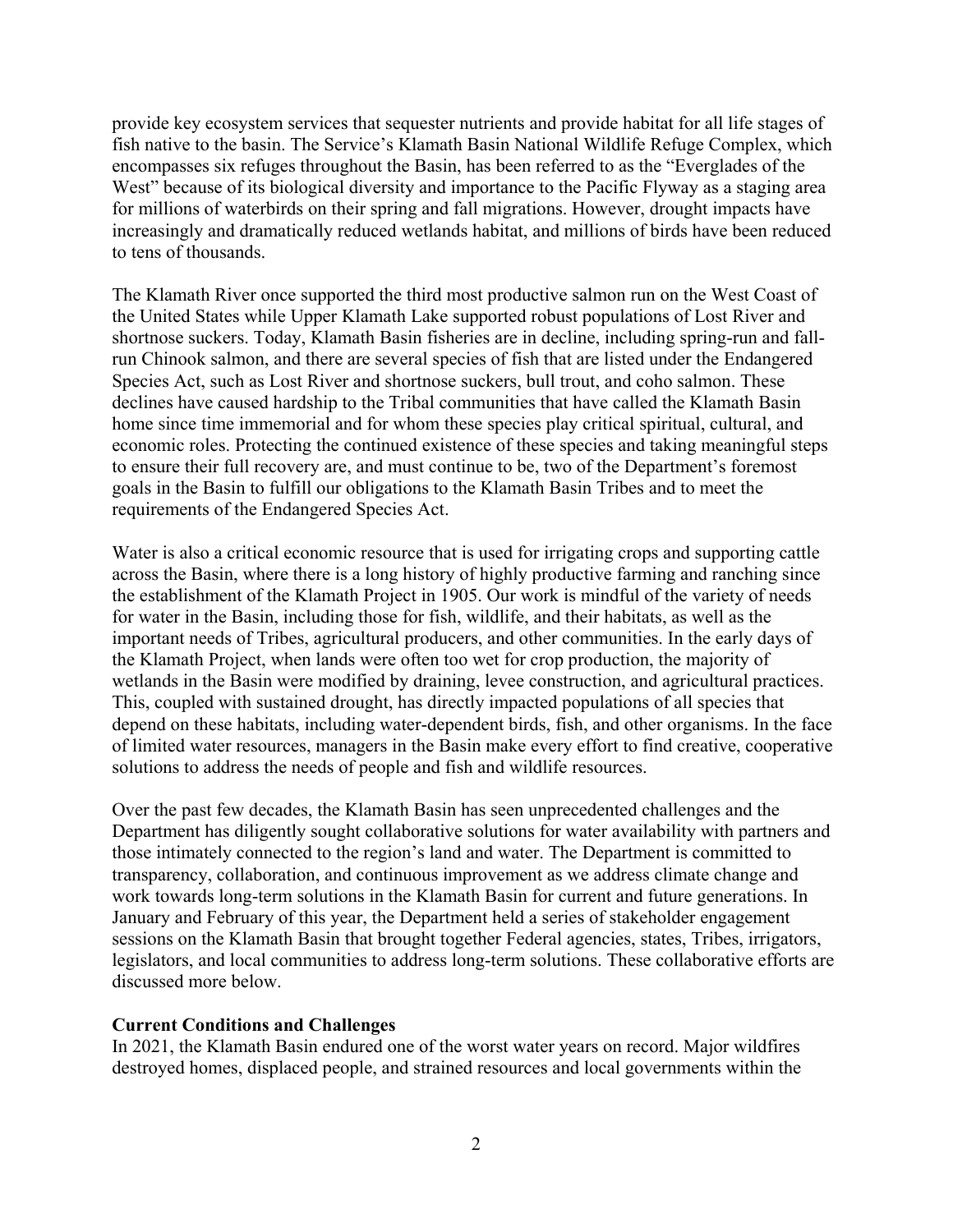Klamath Basin. Ongoing drought has presented a series of repeated annual crises including water shortages for agriculture, salmon fishery closures, loss of jobs, and fish and bird die-offs.

Despite a wetter than average early winter, the Klamath Basin has received little precipitation since late December and is projected to experience a third consecutive year of extreme to exceptional drought. There is an urgent need to work collaboratively with states, Tribes, local governments, water users, and impacted communities to find innovative, long-term solutions.

Drought conditions have already severely affected federal trust resources and species in the Klamath Basin. Federally endangered shortnose and Lost River suckers, species of central importance to The Klamath Tribes, are nearing extirpation in Upper Klamath Lake. Preliminary monitoring results indicate that populations of juvenile Chinook salmon suffered extremely high rates of mortality during their migration down the Klamath River to the Pacific Ocean in 2021. Periodic aerial surveys count almost no birds on the Lower Klamath National Wildlife Refuge, which received little to no water in 2021 and was effectively rendered dry. The Refuge sits at the head of the Pacific Flyway and the loss of this important staging area has dramatic adverse impacts for the waterfowl of the Flyway. Innovative operations developed collaboratively with the Bureau of Reclamation (Reclamation) and local irrigation districts in 2021 provided a base quantity of water to the Tule Lake National Wildlife Refuge Sump 1B, which we believe avoided widespread bird mortality on the Refuge.

Impacts to irrigated agriculture and the communities supported by the agricultural industry are also severe. The Klamath Irrigation District delivered no water through its primary water conveyance system, the A Canal, which normally diverts water from Upper Klamath Lake to supply approximately 150,000 acres of productive farmland. Domestic wells within the Klamath Project's boundaries have continued to fail from the absence of deliveries and the shift of agricultural reliance on groundwater, with over 300 domestic wells having failed to date. The resulting health and human safety conditions necessitated a water hauling operation within the Basin by the State of Oregon, which Reclamation supported. Additionally, Reclamation and the Department of Agriculture provided \$20 million and \$10 million, respectively, to assist with local drought relief programs aimed at land fallowing.

The Department is engaged with our fellow resource management agencies at the U.S. Department of Agriculture, the Army Corps of Engineers, the Environmental Protection Agency, the Department of Energy, and the Department of Commerce through forums such as the Interagency Drought Working Group and Water Subcabinet to improve water resource management nationwide.

Together, we must work to respect Tribal treaty rights and trust resources, ensure predictable and sustainable water supplies, and restore this once abundant ecosystem for the benefit of all its inhabitants. I believe that we are starting to take important steps in that direction and that there is cause for hope. The President worked closely with Congress to craft and enact the landmark BIL, which addresses the crisis in the Klamath Basin by investing \$162 million in restoring the Klamath Basin ecosystem and by identifying significant additional opportunities to support water resilience and infrastructure. The restoration work supported by this critical funding and other ongoing science-based efforts will make great strides in mitigating the impacts of the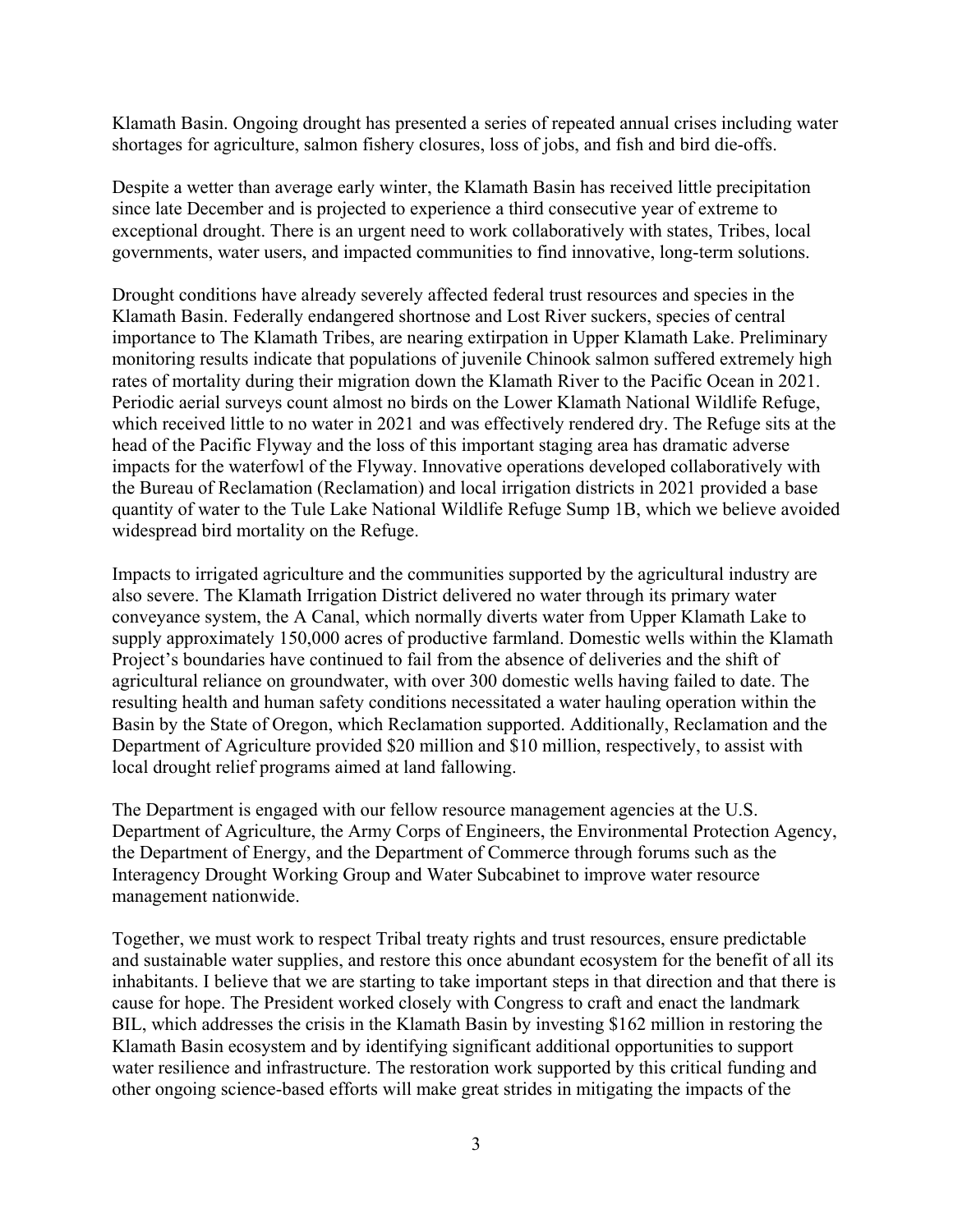drought and be an important part of a long-term plan to facilitate conservation and economic growth.

### **Working Collaboratively to Restore the Klamath Basin**

In the face of many significant challenges in the Klamath Basin, the Department has been working with Tribes, the States of Oregon and California and their respective resources agencies, partners, and communities for many years to make progress on natural resources conservation in the Basin. The ecological infrastructure of the Klamath Basin is badly broken, making ecosystem restoration a critical component of our effort to address the ongoing drought crisis. A healthy functioning landscape can more effectively and efficiently cycle water through the system and oftentimes has greater water storage capacity than its engineered counterparts. Restoration and nature-based infrastructure solutions can improve both water quality and quantity, helping make more resources available for both people and wildlife.

The Service's Partners for Fish and Wildlife Program has implemented voluntary habitat restoration projects with private landowners in the Klamath Basin since the mid-1990s. Since 2016, the Program has successfully completed over one hundred voluntary restoration projects in the Upper Klamath Basin, which resulted in the restoration of more than 40 miles of stream habitat, over 2,700 acres of upland habitat, and more than 4,500 acres of wetlands habitat. In fiscal years 2020 and 2021, the Partners Program received an increase in funding for Klamath River Restoration projects that resulted in the development of 40 new aquatic-based habitat restoration projects in the Upper Klamath Basin.

Additionally, we have added restoration capacity in the Basin by funding two five-year tribal staff positions: one at The Klamath Tribes and one at the Yurok Tribe. This enhances these Tribes' ability to implement high priority habitat restoration projects. We plan to provide this restoration capacity for two additional Tribes—Karuk and Hoopa Valley—this fiscal year.

The Klamath Basin National Wildlife Refuge Complex is working collaboratively with The Klamath Tribes to restore natural processes along the reach of the Williamson River within the Klamath Marsh National Wildlife Refuge, which is situated within the Tribes' traditional homeland. Without the presence of beaver populations to construct dams, the river channel is lacking critical structure. Working with the Tribes, we are implementing Beaver Dam Analogs that mimic this natural structure and restore important function within the river. Once implemented, these analogs will increase floodplain bank storage, promote establishment of riparian vegetation, and support important habitat for native fish populations. The collaborative effort between the Refuge and The Klamath Tribes is an important step toward the long-term restoration of the Williamson River floodplain and the protection of tribal trust resources.

The Service is working closely with the Klamath Basin Tribes to restore populations of Chinook and coho salmon and Lost River and shortnose suckers, each of which are vitally important to tribal culture. We are collaboratively implementing restoration activities that will help reverse the conditions that led to water quality issues and reduced numbers of these fish. We are also working with these Tribes on the development of the Klamath Basin Integrated Fisheries Restoration and Monitoring Plan, which can serve as a blueprint to advance the recovery of native Klamath Basin fisheries and the habitat on which they depend.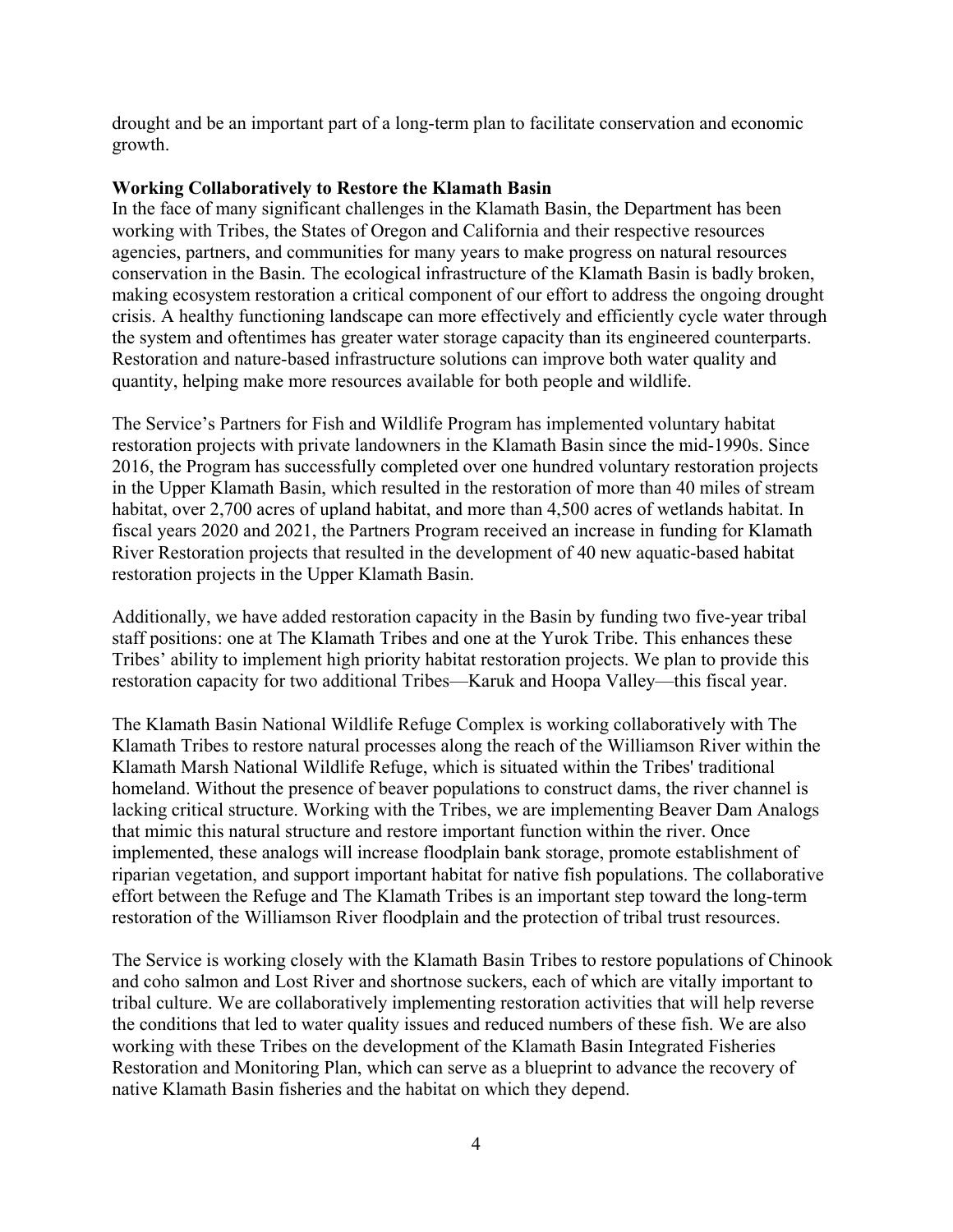The Service is also working to increase numbers of these fish through captive-rearing efforts. In partnership with The Klamath Tribes and local landowners, the sucker assisted rearing program has steadily grown in recent years, releasing 35,000 wild juvenile Lost River and shortnose suckers that were propagated in captivity into Upper Klamath Lake since 2018. Construction on the Klamath Falls National Fish Hatchery is ongoing and will expand sucker release capacity to 60,000 fish per year and enhance our ability to stabilize these highly endangered populations. While the assisted rearing program is an important part of sucker recovery efforts, releases of these fish will only be successful if implemented in conjunction with sucker habitat restoration and other recovery efforts in the Upper Klamath Basin.

#### **Opportunities Supported through the Bipartisan Infrastructure Law**

The BIL is a significant investment in the nation's infrastructure and economic competitiveness. This funding will help create opportunities for collaboration that, in turn, can help Klamath Basin communities come together to find lasting solutions for Tribes, agricultural producers, and others who rely on a healthy and functional ecosystem. Klamath stakeholders have expressed a willingness to work together to seek long-term resolution to many challenges in the Basin. In the months since the BIL's passage, the Department has taken important steps to implement this transformative law and identify priority areas for historic investments in the Basin.

The BIL provides a once in a generation \$8.3 billion investment in Reclamation programs over the next five years to support water and drought resilience across the West. The BIL provides investments in infrastructure, conservation, ecosystem recovery, dam safety, rural water, Tribal water right settlements, and scores of other projects to ensure that irrigators, Tribes, and communities receive adequate assistance and support. We encourage our stakeholders in the Basin to apply for funding through our existing processes and the Department will continue outreach efforts as new programs are established.

The BIL directs \$162 million to the Service for Klamath Basin restoration activities over the next five years, amounting to approximately \$32 million each year through 2026. BIL funding represents a down payment on a brighter future for the Klamath Basin and will go a long way to help address a number of the Basin's highest priority restoration efforts. Through implementation of this funding, we will engage with Tribes and stakeholders in one of the largest wetland restoration projects in the nation, secure water for the Klamath Refuges, and ensure the persistence of endangered Lost River and shortnose suckers for future generations.

The Service's Klamath BIL Program will fund projects and activities identified through a collaborative, transparent, and science-based process. Earlier this month, we released the first Request for Proposals for this funding. Proposals must demonstrate how planned projects will improve conditions and achieve habitat restoration for waterfowl or native fish and other aquatic species throughout the Klamath Basin. Selected projects will improve conditions and make progress towards achieving Basin-wide goals. We anticipate awarding funds this summer so that on-the-ground restoration work can begin as soon as possible to benefit fish and wildlife resources and those dependent upon them.

The Department has been part of, and has supported, long-standing partnerships in the Klamath